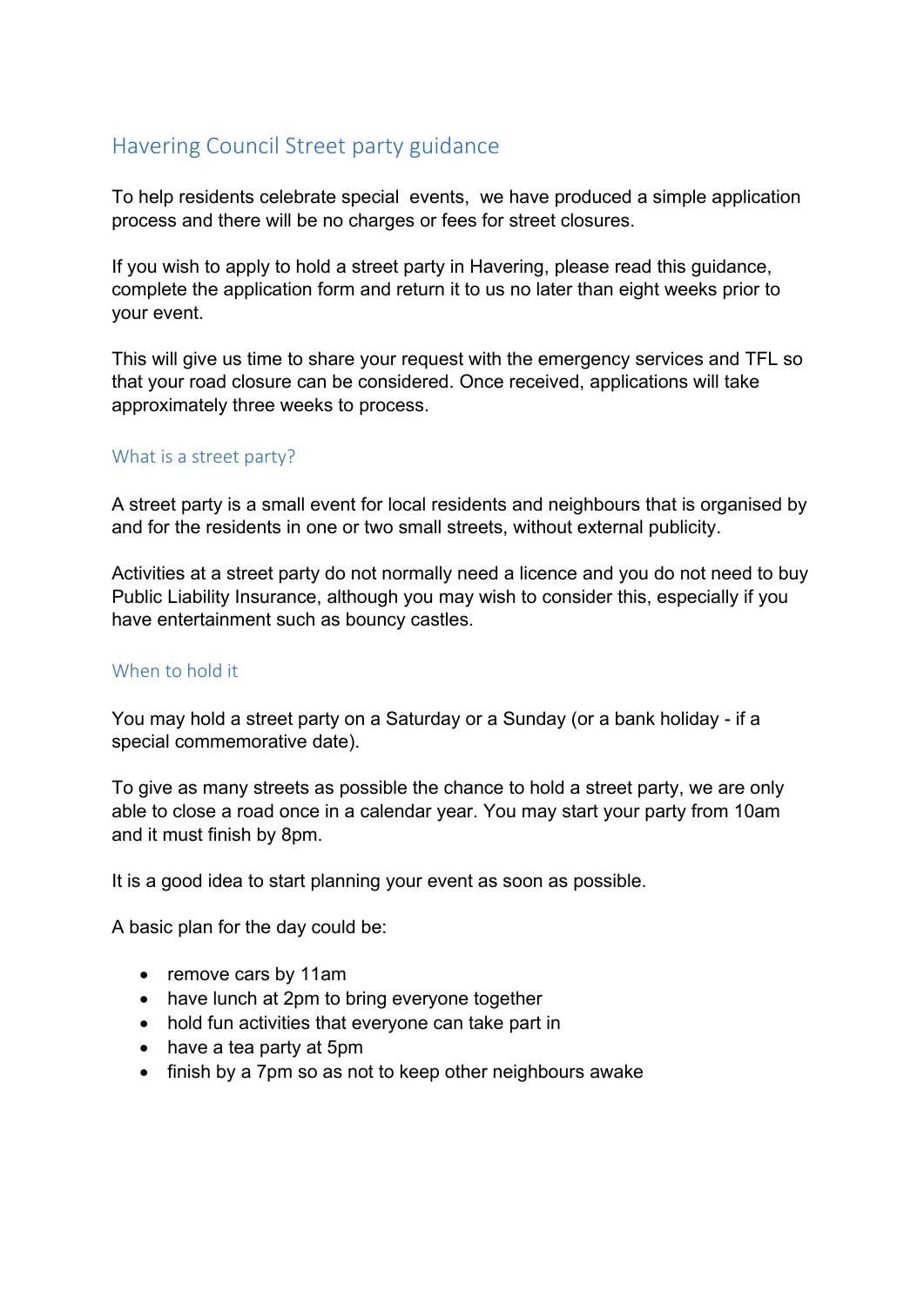## Planning and meetings

Start by asking a couple of neighbours you know whether they are keen and agree a date early on.

Invite the whole street to the first meeting and you may need two or three more meetings to finalise your plans.

It is a good idea for someone to make notes of who is doing what and to copy invitations to all houses.

Keep meetings informal and share out the activities and jobs - do not let anyone dominate.

Sharing your plans with those who may be affected by your party

Before completing the street party application form, it is important that you share your plans with residents and any local businesses and deal with any objections.

If somebody has an objection to your party, you should listen to their concerns and look at ways to address them before you complete the application form. They may have the wrong idea about the 'party'.

Some people can worry about their car or may not wish to be sociable. If noise is kept low, they should have no reason to stop the party going ahead.

Please remember a street party is for residents only and there should be no outside 'publicity', as this will make your street party a public event.

# Encouraging your neighbours to take part

Most neighbours will normally join in as it is right outside their door - they will have to decide whether or not to go, if only for a short time. However, allow for all tastes.

Some, such as older people, can feel quite wary or vulnerable and so a little effort may be needed to encourage them, such as:

- invite them face to face
- assure them that your event is for all ages, and not just for children
- put out chairs to sit on
- have a quiz or display photos from previous street parties or about the history of the street
- play music they like or ask them to show off their dance skills
- street parties or about the history of the street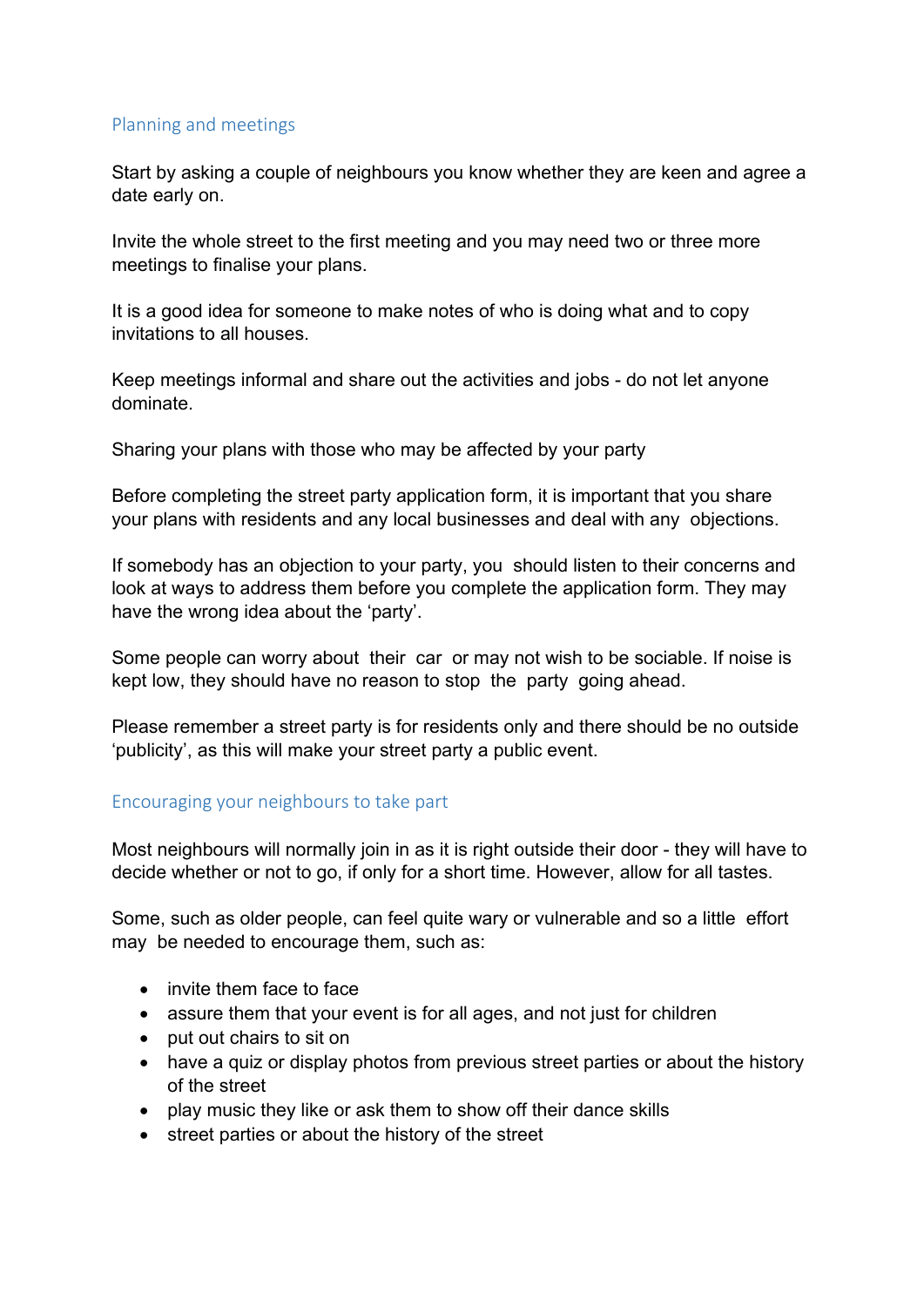### Road closure

Ideally a street party should be held in a cul-de- sac or a dead end section of road.

We know this is not always possible, and we will assess each application individually.

We will need to take into account any traffic diversions required, any scheduled road works and if there are already any other road closures due to parties in your local area.

We will also consult with TFL, the fire brigade, ambulance service and police.

Unfortunately, due to high traffic volumes on Havering's road network we will be unable to close 'A' roads and any part of a road that is used as a bus route.

Whilst we will try to accommodate your request, we may not be able to agree to close your road.

If we are unable to close your road, we will try our best to help you find an alternative venue for your street party.

This may be joining up with another street party in your local area or using a local park or green space.

#### Road signs, cones and barriers

To ensure drivers are aware of a road closure, it is important that the correct signs and barriers are used.

We will provide each street party with the road signs and cones needed to allow the road to be closed safely, free of charge.

Unfortunately, due to the cost of road signs and cones, we may need to charge for any losses or damage. The road signs and cones will be delivered during the week leading up to your party and collected after the extended weekend.

You will need to nominate a willing volunteer in your street who will be responsible for the road signs and cones. They will need to store the equipment when it is not being used; this could be in a garage, shed or a secure back garden.

They will also need to take responsibility for organising residents to put the road signs and cones out on the day of your party and removing them once the party has finished.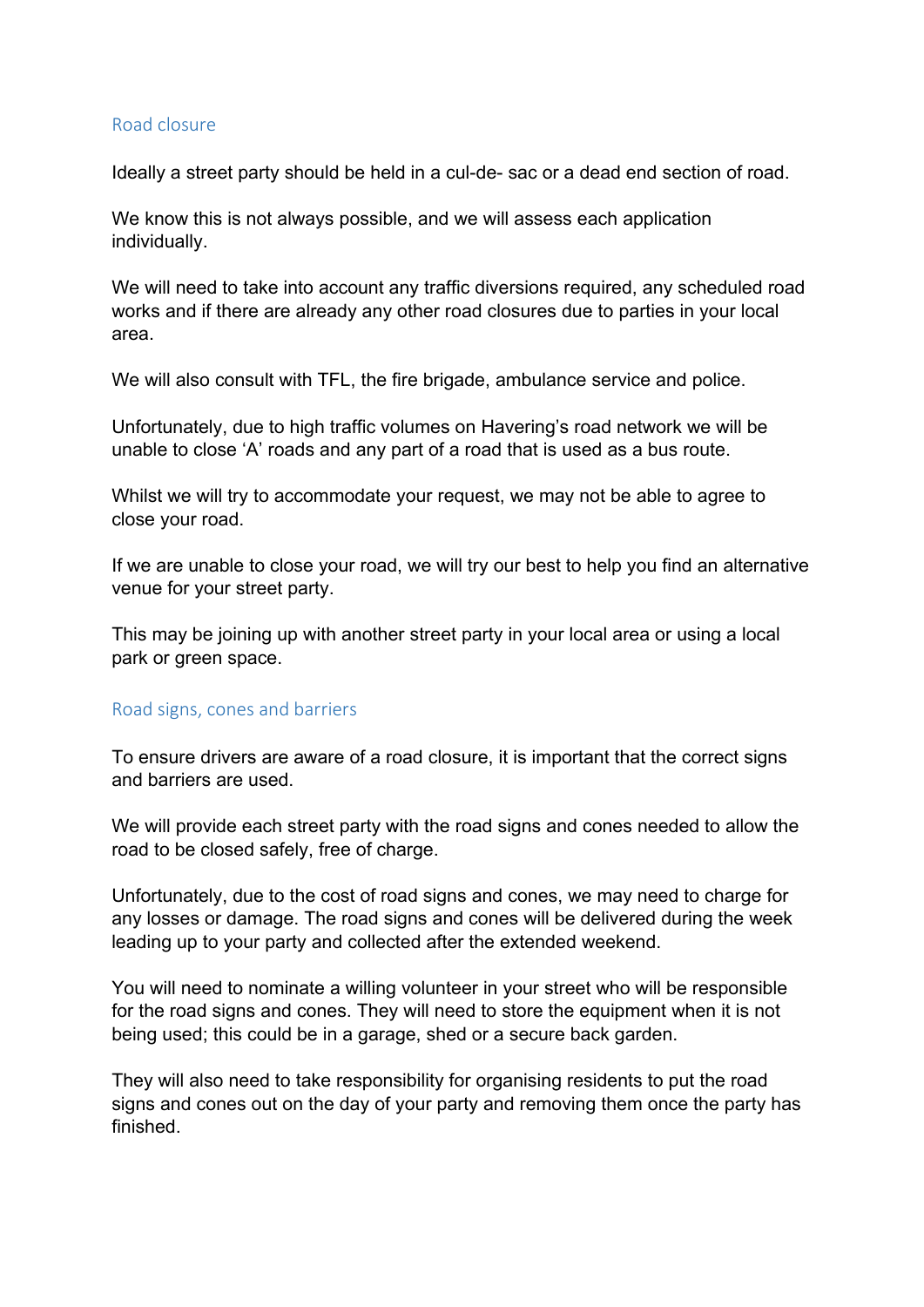We will contact the nominated person to discuss the amount of equipment you will need and suitable times for delivery and collection.

### Bunting and street decoration

It is hard to imagine a street party without bunting and this is best hung from side to side across the road, between the upstairs windows, gutter downpipes, lampposts and trees.

There is no reason why you cannot decorate your street, but please use your common sense when putting decorations up and make sure bunting is tied securely.

Please avoid tying bunting to signs or lights attached to lampposts, which may not hold it.

Ideally lightweight bunting should be used.

Bigger decorations, such as large flags can create a 'sail effect'; this is when the wind blows into the decoration causing it to pull hard on the item it is secured to, so extra care should be taken with large decorations.

Please remember, what goes up must come down! Any items hung across the road or pavement must be removed at the end of your street party.

Any other decorations which will not cause a hazard to vehicles and pedestrians can be removed the day after your party. Remember that decorations, which are obvious in daylight, may be difficult to see in the dark.

If you have safety concerns about a lamp column, road or pavement you can report it to the Council's Streetcare service on 01708 432 563.

#### Insurance and safety

It is always a good idea to think about the possible risks that could cause injury to people attending your party.

Although you do not need to have a formal risk assessment, you should think about how you can minimise things going wrong. Having a backup plan is vital to ensure success.

For example, what would you do if there were bad weather? Can you use plastic plates and cups rather than glass?

If you have a barbeque, make sure an adult is in charge of it at all times.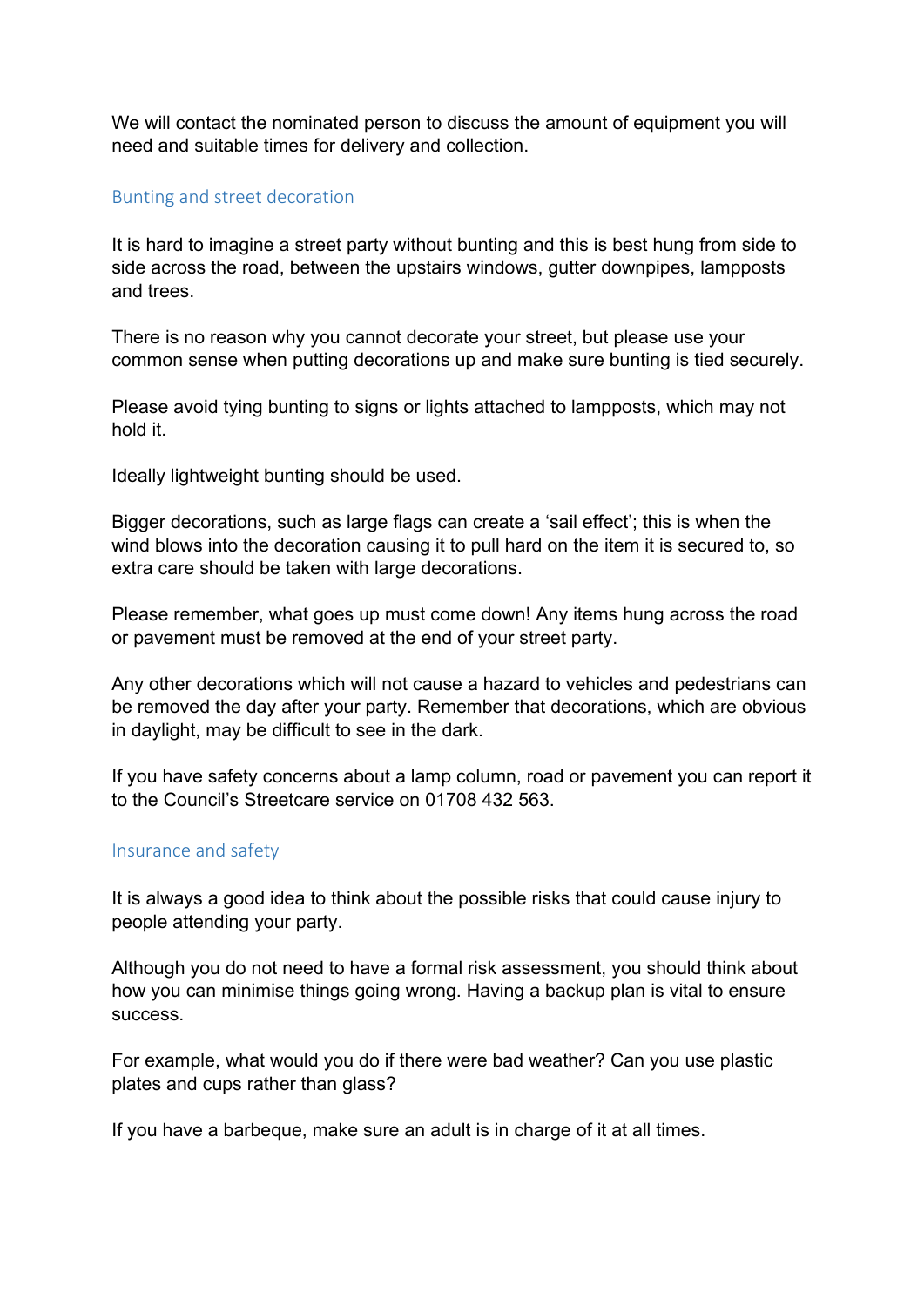We have produced some hints and tips for organising a street party, which you may find useful for planning your event.

We do not require you to have Public Liability Insurance for your event, although you may wish to consider it.

Public Liability Insurance, subject to the conditions of the policy, will indemnify you against any claims for damages or injuries that may arise resulting from your street party.

You might find it helpful to visit the Streets Alive website at www.streetparty.org.uk for further advice.

## Licences

You should not normally need to apply for a licence for a street party provided any performance or recorded music is background music to the day and not a main part of your Street Party.

If you are publicising a programme of bands or are selling things like entrance tickets or alcohol, you would need to apply for a Temporary Event Notice (TEN). For more information and to apply for a TEN, call the Licensing Team on 01708 432 323 or email<mailto:licensing@havering.gov.uk>

## On the day

Politely remind people to move their cars out of the road closure area.

Try your best to have all the cars removed, but do not worry if a few are left.

It is the responsibility of the driver to ensure they adhere to any parking restrictions or permit schemes when finding alternative parking.

Organise some volunteers to help your nominated person to set up the road signs, cones and barriers.

Ensure that no vehicles enter or leave your road- closed area during your party. The only exception would be for any emergency vehicles needing access to your street.

Ensure any items blocking the road can be moved quickly and easily should the Emergency Services need access to your road.

Your road closure is for vehicles only. Pedestrians must still be able to use your street.

After your party, please clean up your rubbish and remove all tables and chairs etc.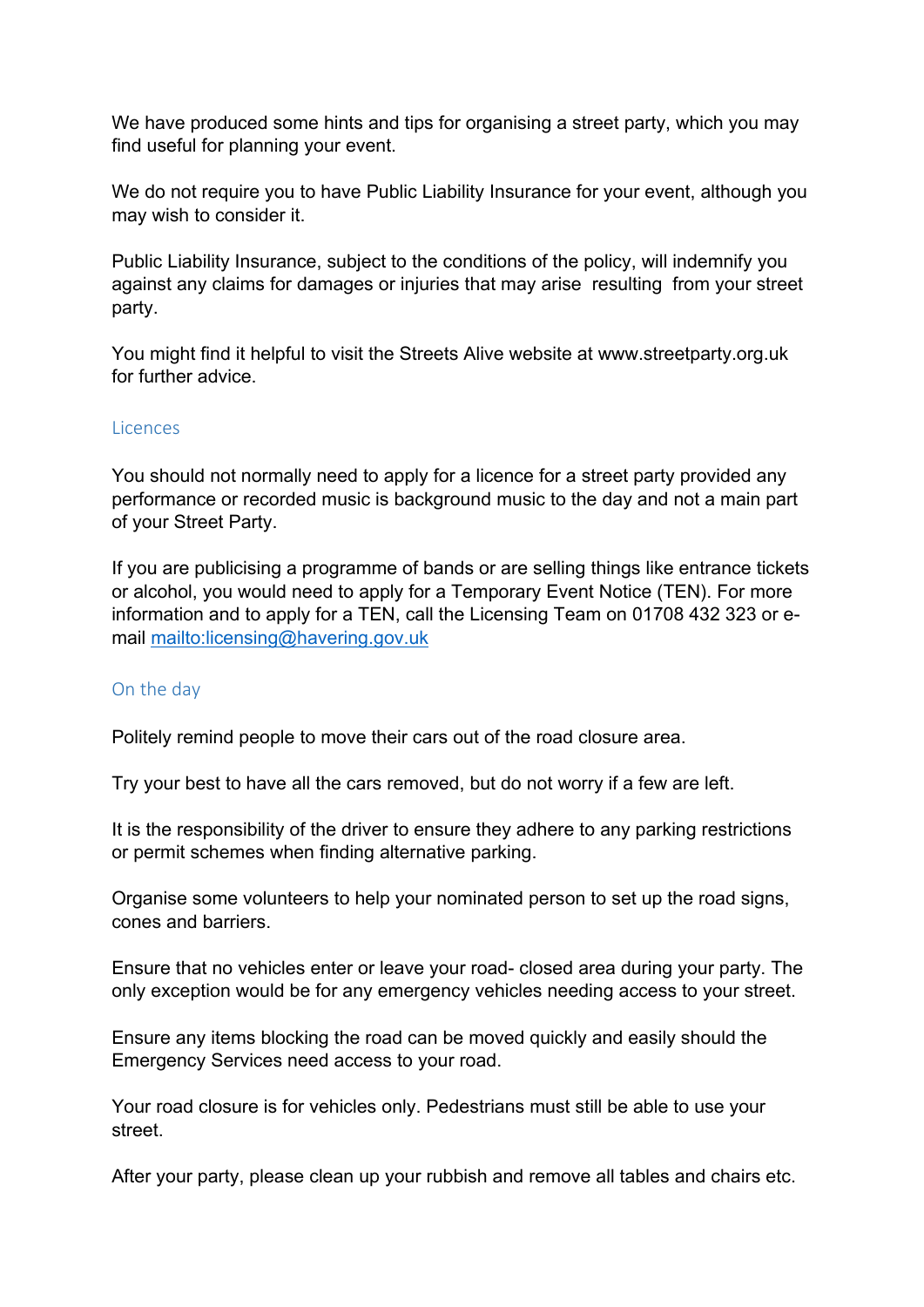Once everything is cleared up, organise some volunteers to help your nominated person remove the road signs, cones and barriers.

## Further information and guidance

This guidance has been produced with help of Streets Alive, a not-for-profit group who promote community spirit at street level through street parties and other neighbourly activities. You can find lots of helpful information and advice on their website at www.streetparty.org.uk

The Health and Safety Executive (HSE) are an independent regulator and act in the public interest to reduce work-related accidents and injuries. Their website contains lots of advice that you may find useful. Their website is [www.hse.gov.uk](http://www.hse.gov.uk/)

If you have any questions regarding your application, please call us on 01708 434 153 or e-mail<mailto:events@havering.gov.uk>

#### What if it rains?

Be ready to cover things up and wait until it passes or delay your activities. Rain should not stop yourparty. It is a good idea to have alternative arrangements in case of bad weather.

Unfortunately, any road closures will not be transferable to another day.

## Why not join more streets together?

It is ok to think about joining with another street, especially if they have a more suitable road for holding the party on, such as a cul-de-sac.

However, do not make your party too big, as long as it is for residents only and is not publicised externally it can work.

#### What can go wrong?

Not much that cannot be solved.

An important delivery or a disabled driver may need to drive in and out of your road closure area. Be careful and use your common sense, if it is safe to let them, then you can do so.

A child could fall over or wander into other roads. All adults should take responsibility to watch out for the children.